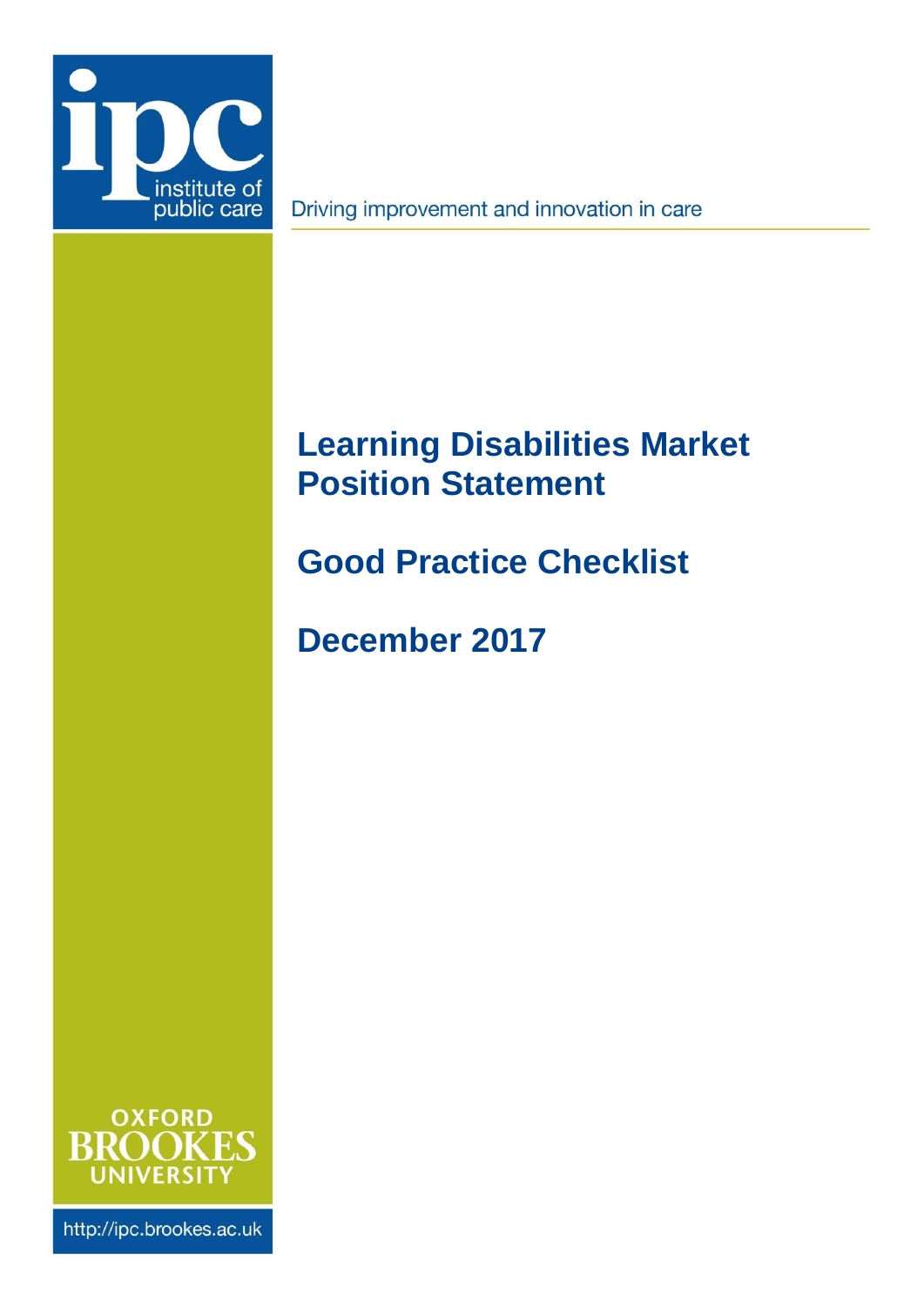# **Learning Disabilities Market Position Statement: Good Practice Checklist**

People with learning disabilities and their families want choice and control over the way in which they receive support. Initiatives such as [Shared Lives,](https://sharedlivesplus.org.uk/) [Integrated Personal](https://www.england.nhs.uk/ipc/)  [Commissioning](https://www.england.nhs.uk/ipc/) and [Think Local, Act Personal](https://www.thinklocalactpersonal.org.uk/) provide many case study examples of support being delivered in innovative and creative ways.

To continue to move people out of inpatient settings, and prevent others from inappropriate hospital admission, there is a need for more high quality and sustainable services that support people in the community and enable them to lead good, fulfilling lives. However, moving away from traditional service models to more creative, personcentred, asset-based, community approaches requires commissioners to proactively shape the market. A market position statement is one tool commissioners can use to do so.

#### **What is a Market Position Statement?**

A market position statement (MPS) is a document which summarises supply and demand in a local area or sub-region, and signals business opportunities within the care and support market in that area.

An MPS should tell providers what commissioners' plans are. It is intended to be used by providers to inform business choices and plans such as investment in capital or personnel. This information will enable providers to work with commissioners and to plan their business development, understanding the direction the local authority is taking but also why it is going in that direction and based on what evidence.

They are produced in many different formats, cover different segments of the market, and are refreshed at varying intervals. There cannot and should not be a one-size-fitsall template for an MPS. What is important is that your MPS should reflect what works best for the local market; it should be easily accessible, linked to other strategies where necessary, and it should be used as a tool for ongoing market shaping activity. The best learning disability market position statements take account of all ages across the whole system i.e. health, education, social care, housing and communities.

### **MPS checklist**

In partnership with a range of stakeholders, and funded by the Department of Health, IPC undertook a review of market shaping in 2016. As part of the review, IPC published market shaping tools, including generic adult's services [MPS guidance](http://ipc.brookes.ac.uk/what-we-do/market-shaping/market-position-statements.html) and a checklist. More information about [market shaping](http://ipc.brookes.ac.uk/what-we-do/market-shaping.html) can be downloaded from the [IPC website.](http://ipc.brookes.ac.uk/what-we-do/market-shaping.html)

The checklist was updated to create a specific learning disability version<sup>1</sup> that takes into account our approach to 'Commissioning Ordinary Lives for People with Learning Disabilities and/or Autism' and is therefore all age, whole systems based.

 $\overline{a}$ 

<sup>&</sup>lt;sup>1</sup> Broadhurst, S., Landau, K. (2017) Learning Disability Market Position Statements – Are they fit for purpose? Tizard Learning Disability Review, Vol. 22 Issue: 4, pp.198-205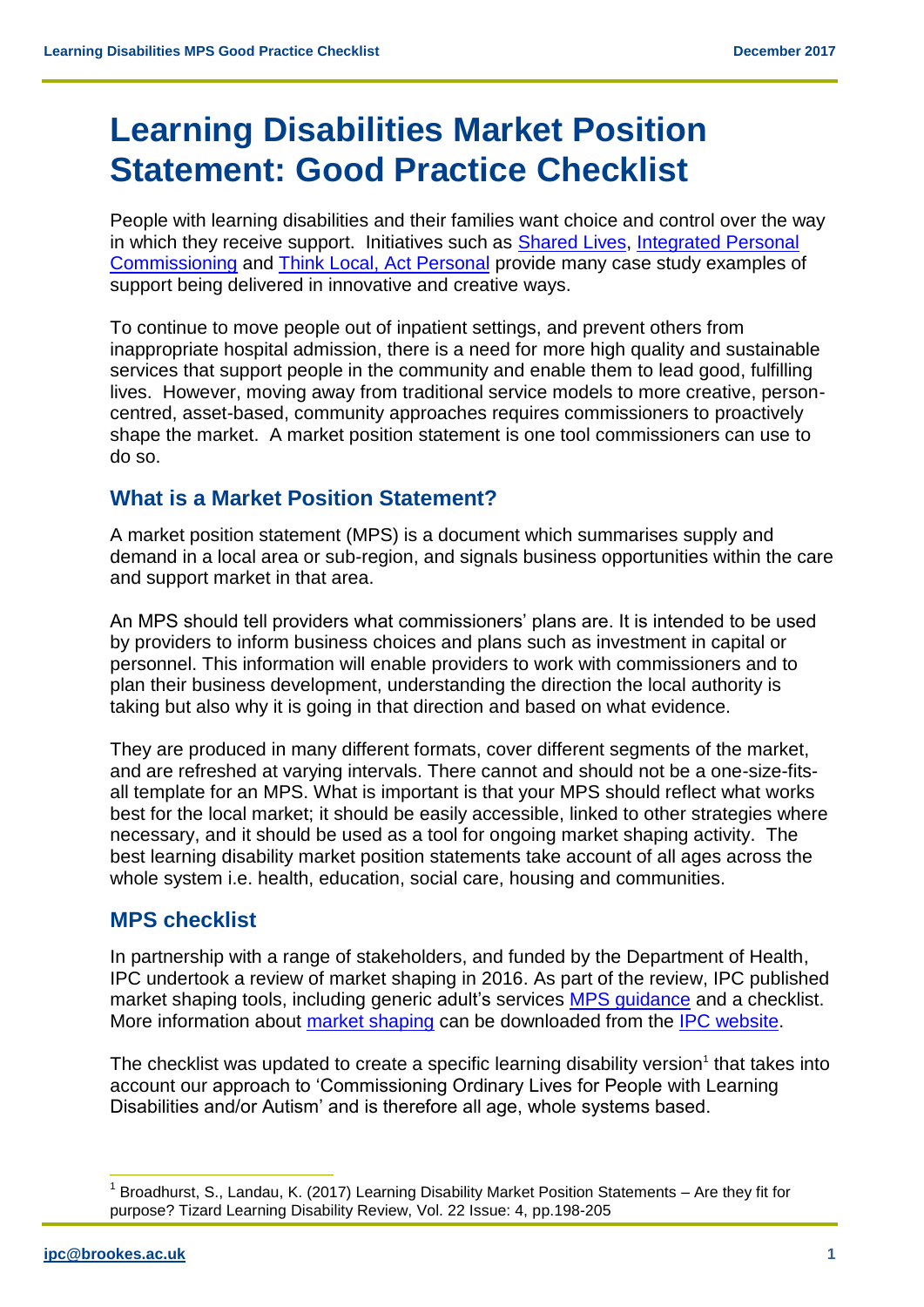## **How does your learning disabilities MPS fit the bill?**

This learning disabilities MPS checklist offers a relatively quick way of assessing whether the MPS covers the right ground, and the extent to which it is market facing. We recommend local areas use it to review their own MPS, and perhaps as part of a wider discussion with neighbouring authorities.

| Area                                                        | <b>Question</b>                                                                                                                                                                                                   | <b>Score</b><br>1 to $5$ |
|-------------------------------------------------------------|-------------------------------------------------------------------------------------------------------------------------------------------------------------------------------------------------------------------|--------------------------|
| Demand                                                      | 1. How well does the market position statement analyse and<br>provide insight into the current population and current unmet<br>demand.                                                                            |                          |
|                                                             | 2. How well does the market position statement analyse and<br>provide insight into the future population and projections of<br>future demand for services?                                                        |                          |
|                                                             | 3. How well does it show the number of people currently being<br>supported by the local authority and spend by the local<br>authority (or with partner commissioning agencies)?                                   |                          |
|                                                             | 4. How well has understanding of demand been informed by<br>current and potential service users, their families and carers?                                                                                       |                          |
| Current market overview                                     | 5. How well does it show what services are available locally,<br>where they are and who provides them?                                                                                                            |                          |
|                                                             | 6. How well does it set out the state of the local care market.<br>identifying whether it is growing, contracting or stable? Does it<br>identify the risks and outline risk management strategies.                |                          |
|                                                             | 7. How well does it set out where there may be a shortfall of<br>supply currently and in the future?                                                                                                              |                          |
|                                                             | 8. How well does it provide intelligence about what is purchased<br>using direct payments and / or individual service funds?                                                                                      |                          |
|                                                             | 9. How well does it analyse the local care and support workforce?                                                                                                                                                 |                          |
|                                                             | 10. To what extent does it offer intelligence about the quality of the<br>local market i.e. performance as shown through complaints,<br>monitoring, CQC inspections, consumer research etc?                       |                          |
| doing<br>What the local<br>$\overline{\omega}$<br>authority | 11. To what extent does it describe what services or models of care<br>commissioners would like to see in their local area in the<br>future?                                                                      |                          |
|                                                             | 12. How much information is provided about the resources which<br>are likely to be available in the future for care and support?<br>Does this cover a range of traditional and innovative resource<br>generation. |                          |

Score 1 to 5, where  $1 = not$  at all, through to  $5 = very$  well